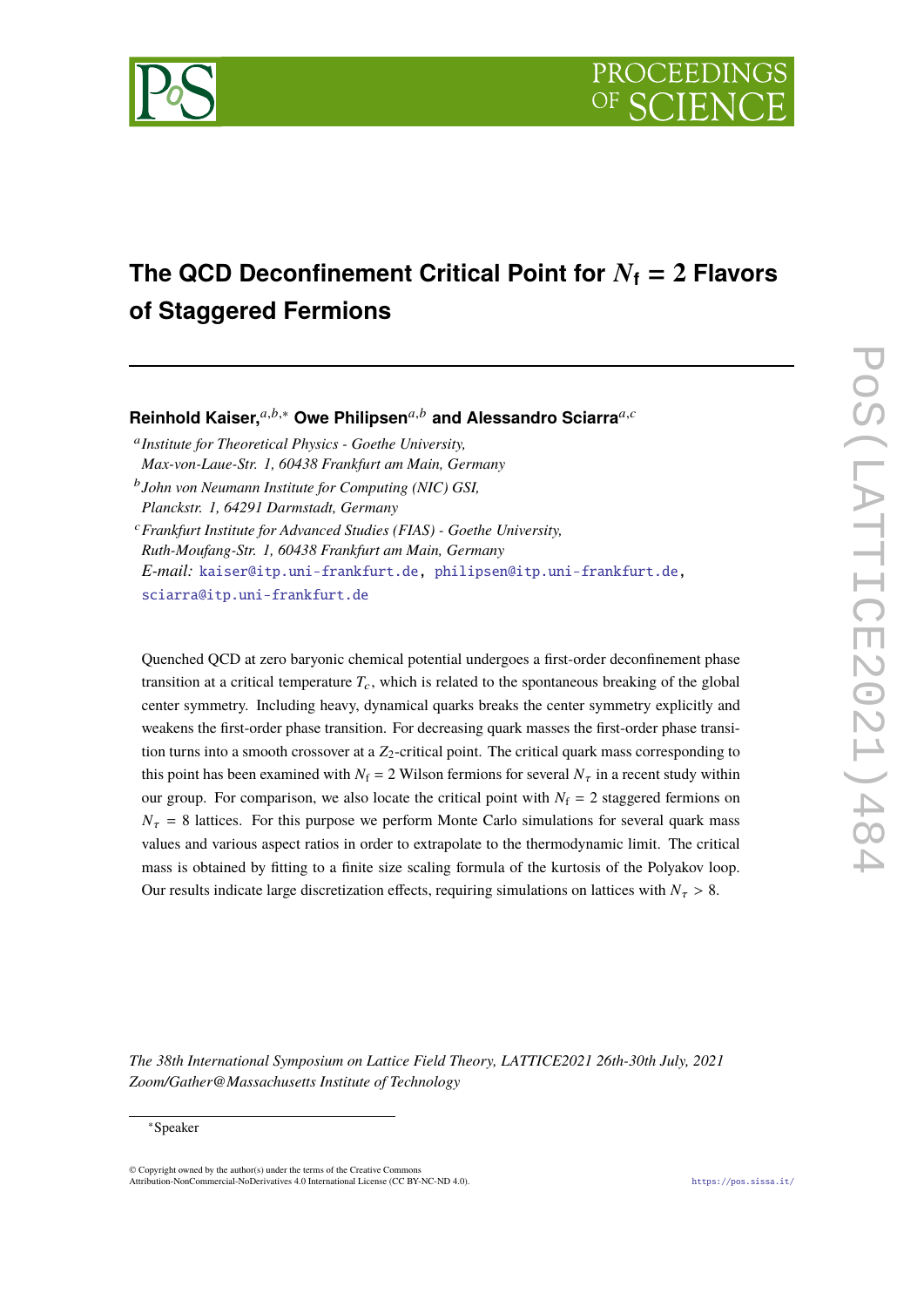## **1. Introduction**

The nature of the thermal QCD transition at zero baryonic chemical potential has been found to be an analytic crossover for  $N_f = 2 + 1$  quark flavors with physical mass values [\[1\]](#page-6-0). The sign problem prohibits the exploration of the QCD phase diagram at finite baryonic chemical potentials  $\mu_B$  with lattice QCD. However, investigating the nature of the thermal QCD transition at  $\mu_B = 0$ for varying quark mass values with lattice QCD gives valuable insights into the phase structure of QCD. The nature of the thermal QCD transition at  $\mu_B = 0$  is visualized in the Columbia plot as a function of the degenerate up- and down-quark mass value  $m_{u,d}$  and the strange quark mass value  $m_s$ . First-order phase transition regions with a second-order boundary have been found with unimproved fermion discretizations on coarse lattices, for both heavy and light quark masses. In contrast to the light quark mass regime, where strong indications exist that the first order region vanishes towards the continuum limit [\[2\]](#page-6-1), the first-order region in the heavy mass regime is known to persist from investigations of pure gauge theory [\[3\]](#page-6-2). A recent study with  $N_f = 2$  unimproved Wilson fermions even shows an enlargement of the first-order region when approaching the continuum limit [\[4\]](#page-6-3).

The deconfinement transition in the heavy quark mass regime, which is subject of this work, is related to the spontaneous breaking of the  $Z_3$  center symmetry. In the limit of infinite quark mass values, QCD is invariant under  $Z_3$  center symmetry transformations, leading to a first-order phase transition at the transition temperature  $T_c$ . The inclusion of large but finite quark masses breaks the center symmetry explicitly. Decreasing the quark masses weakens the first-order phase transition until the deconfinement transition turns into an analytic crossover at a  $Z_2$  second-order boundary. This  $Z_2$ -critical point has been investigated for  $N_f = 2$  quark flavors and 3 different temporal lattice extents  $N_{\tau}$  employing the Wilson fermion action [\[4\]](#page-6-3). For comparison, the goal is to locate the same  $Z_2$ -critical point employing the unimproved staggered fermion action. As a first step, we present results for  $N_{\tau} = 8$  in this work.

The motivation to study the thermal QCD transition far from the physical quark mass values is to provide a first-principles benchmark for effective theories, that are not limited by the sign problem and can access the  $\mu_B \neq 0$  region. These effective theories include effective lattice theories obtained from the hopping parameter expansion [\[5–](#page-6-4)[7\]](#page-6-5) and effective Polyakov loop theories in the continuum [\[8,](#page-6-6) [9\]](#page-6-7). Furthermore, the  $Z_2$ -critical point is of interest, as it is the point where the latent heat of the first-order deconfinement phase transition vanishes. Hence, the dynamics of the deconfinement transition relates the value of the critical quark mass and the latent heat such that non-perturbative investigations allow valuable insights in this parameter region. For pure gauge theory with infinite quark mass values, the latent heat has already been calculated [\[10\]](#page-6-8).

## **2. Simulation Details**

The Monte Carlo importance sampling simulations are preformed using the standard Wilson gauge action

$$
S_g = \frac{\beta}{3} \sum_{n} \sum_{\mu < \nu} \text{Re} \left( \text{Tr} \left[ \mathbb{1} - P_{\mu \nu}(n) \right] \right), \tag{1}
$$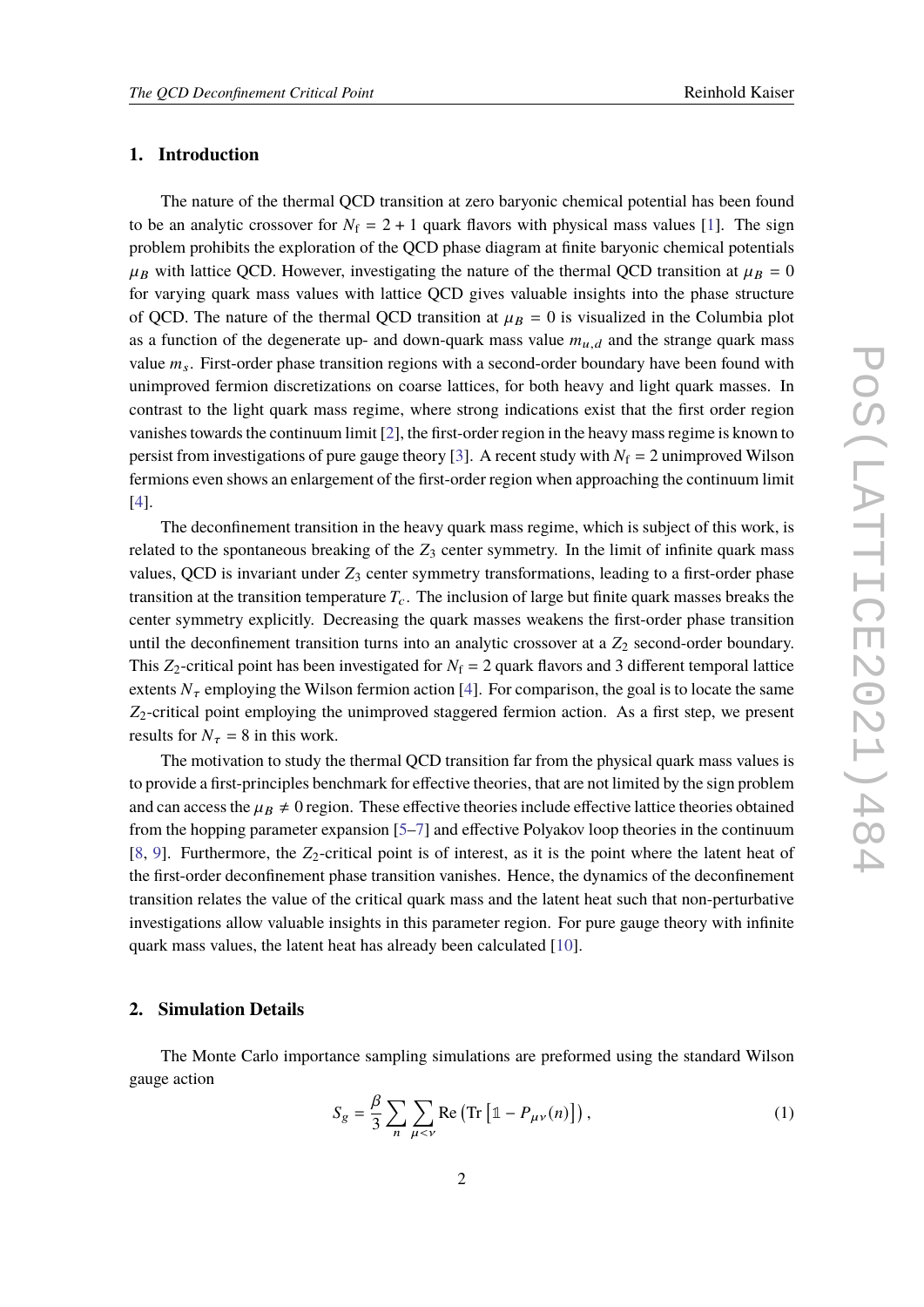with the inverse gauge coupling  $\beta = \frac{6}{g^2}$ , the plaquette  $P_{\mu\nu}(n)$  depending on the lattice sites *n* and directions  $\mu$  and  $\nu$ . For the fermions, the staggered fermion action

$$
S_f = \sum_{n} \bar{\psi}(n) \left( \sum_{\mu=1}^{4} \eta_{\mu}(n) \frac{U_{\mu}(n)\psi(n+\hat{\mu}) - U_{\mu}^{\dagger}(n-\hat{\mu})\psi(n-\hat{\mu})}{2} + (am)\psi(n) \right) \tag{2}
$$

is employed, where *a* is the lattice spacing and  $\bar{\psi}$  and  $\psi$  are the fermion fields with mass *am*. The gauge links are given by  $U_{\mu}(n)$  and  $\eta_{\mu}(n)$  is the staggered sign function. The inverse gauge coupling  $\beta$  controls the lattice spacing  $a(\beta)$  and the temperature  $T = \frac{1}{a(\beta)N_{\tau}}$ , where  $N_{\tau} = 8$  is the number of lattice points in temporal direction. The number of lattice points in spatial direction  $N_{\sigma}$ defines the size of the system  $L = a(\beta)N_{\sigma}$ , for which five aspect ratios  $LT = N_{\sigma}/N_{\tau} \in [4, 8]$  were simulated. Simulations were run for two or three values of  $\beta$  around the (pseudo-)critical  $\beta_c$  at which the transition takes place. After a thermalization process, four independent Markov chains are produced for each  $\beta$  value. In order to locate the critical quark mass  $m_c$  at the  $Z_2$ -critical point, simulations were run for the mass values  $am \in \{0.35, 0.55, 0.75, 0.95, 1.15\}.$ 

The order parameter associated with the deconfinement transition is the expectation value of the Polyakov loop  $L$ , averaged over the spatial lattice volume, with

$$
L = \frac{1}{N_{\sigma}^3} \sum_{\mathbf{n}} \frac{1}{3} \text{Tr} \left[ \prod_{n_0=0}^{N_{\tau}-1} U_0(n_0, \mathbf{n}) \right]. \tag{3}
$$

The product is performed over all temporal gauge links at spatial lattice site  $n$ , closing through the periodic boundary in temporal direction.

After 5000 trajectories of thermalization, an amount of 200k to 300k trajectories was accumulated for each Markov chain, which sums up to a maximum of 1.2M trajectories for one  $\beta$  value. The configurations are generated by the RHMC algorithm, where the acceptance rate is kept at ∼ 85%. The employed lattice QCD code is the Open-CL based code  $CL^2QCD$  [\[11\]](#page-7-0), also publicly available [\[12\]](#page-7-1), which is run on GPUs on the L-CSC cluster at GSI in Darmstadt, Germany. To manage the simulations the bash tool BaHaMAS was used, which allows to submit and monitor huge amounts of simulations efficiently [\[13\]](#page-7-2).

# **3. Analysis of the Deconfinement Transition**

We use the standardized moments skewness,  $B_3$ , and kurtosis,  $B_4$ , of the norm of the Polyakov loop to localize the deconfinement transition and determine its order. The  $n$ -th standardized moment of the expectation value of the absolute value of the Polyakov loop  $|L|$  with mean value  $|L|$  is given by

$$
B_n = \frac{\left\langle \left( |L| - \overline{|L|} \right)^n \right\rangle}{\left\langle \left( |L| - \overline{|L|} \right)^2 \right\rangle^{\frac{n}{2}}}.
$$
\n(4)

The skewness measures the asymmetry of the distribution and serves to locate the (pseudo-)critical  $\beta_c$  using the condition  $B_3(\beta_c) = 0$ . The kurtosis of the distribution at  $\beta_c$  gives information about the type of the transition, which assume specific values in the infinite volume limit (see Table [1\)](#page-3-0).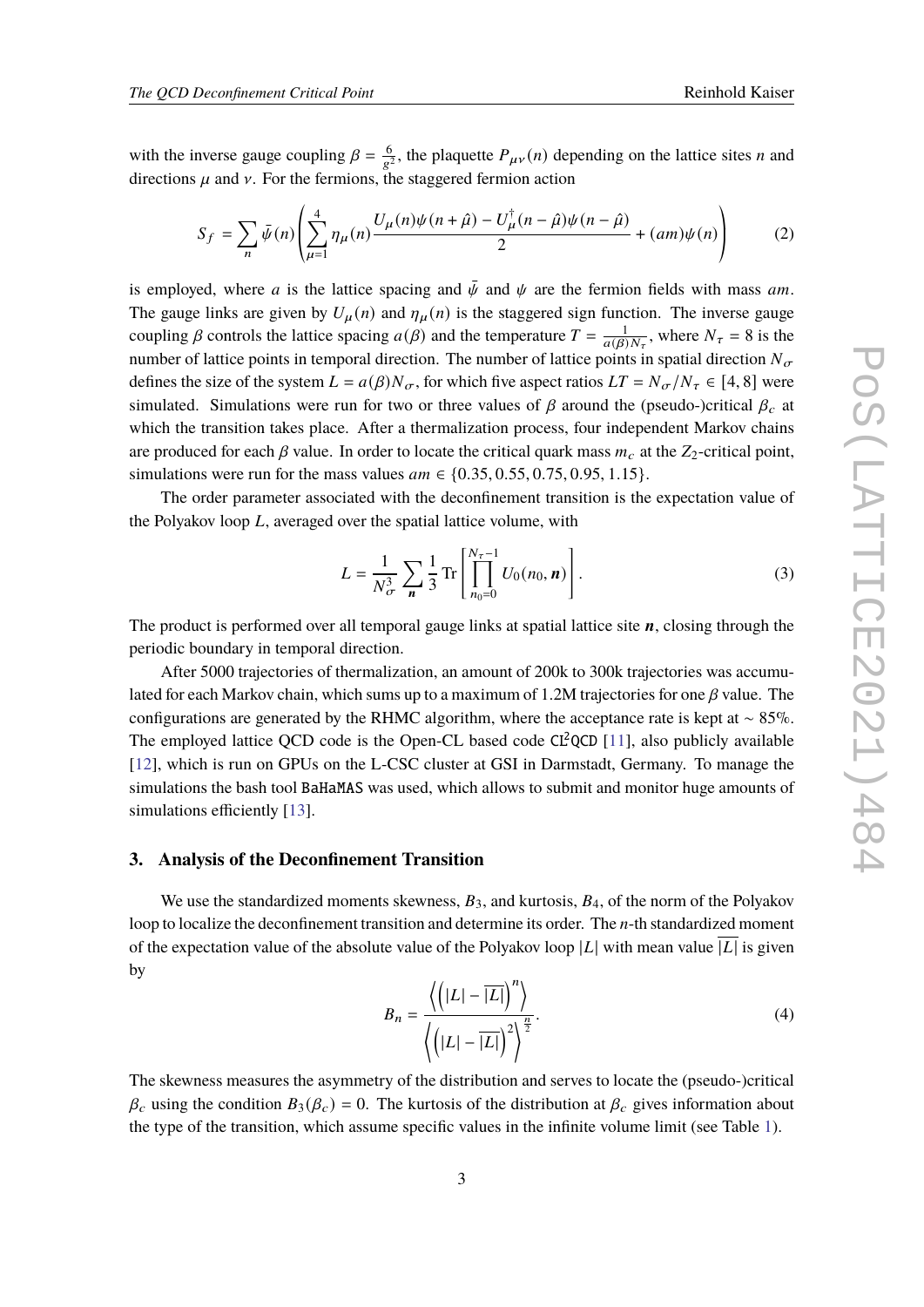|                | <b>Transition type</b>   1. Order $\mid Z_2$ (Ising 3D) [14] $\mid$ Crossover |  |  |
|----------------|-------------------------------------------------------------------------------|--|--|
| $B_4(\beta_c)$ | 1.604(1)                                                                      |  |  |

<span id="page-3-1"></span>1 1 single chains reweighted merged chains 0  $\boldsymbol{0}$ XXXXXXX B<sub>3</sub> XXXXXXXXXXXXXXX −1 −1  $\beta_c$ • single chains reweighted 4 4 merged chains  $B_4$ 3 3 2  $B_4(\beta_c)^2$ 5.981 5.983 5.985 5.981 5.983 5.985  $\beta$  $\beta$ 

<span id="page-3-0"></span>**Table 1:** Infinite volume kurtosis values of the order parameter for selected transitions.

**Figure 1:** Exemplary analysis and reweighting of  $B_3$  and  $B_4$  of |L| for  $am = 0.55$  and  $N_{\sigma} = 56$ . The points on the left are shifted horizontally around the central value for readability. The upper row shows the skewness, the lower row shows the kurtosis. The left column shows the analysis of the independent Markov chains. The analysis of the merged chains is shown on the right in red, as well as the reweighted data points.

The sampling of the simulated  $\beta$  values is too coarse, such that  $\beta_c$  cannot be extracted directly. Interpolating the skewness and the kurtosis in between the simulated  $\beta$  values using the multiple histogram method [\[15\]](#page-7-4) leads to good estimates of  $\beta_c$  and  $B_4(\beta_c)$ . This analysis strategy is visualized in Figure [1](#page-3-1) for the parameters  $am = 0.55$  and  $N_{\sigma} = 56$ .

The set of kurtosis values at  $\beta_c$  obtained from this analysis is volume dependent and a finite size scaling analysis has to be performed. The finite size scaling formula for the kurtosis of  $|L|$ , which is in general a mixture of an energy- and magnetic-like observable, is

<span id="page-3-2"></span>
$$
B_4(N_{\sigma}, \beta_c, am) = \left(A + Bx + O\left(x^2\right)\right) \cdot \left(1 + CN_{\sigma}^{y_t - y_h} + O\left(N_{\sigma}^{2(y_t - y_h)}\right)\right),\tag{5}
$$

with the scaling variable  $x = \left(\frac{1}{am} - \frac{1}{am_c}\right) N_{\sigma}^{1/\nu}$  [\[16\]](#page-7-5). The critical exponents  $y_t = 1/\nu = 1.5870(10)$ and  $y_h = 2.4818(3)$  are known for the  $Z_2$  universality class [\[17\]](#page-7-6). A, B, C are undetermined constants from the Taylor expansions and  $am_c$  is the value of the  $Z_2$ -critical mass in lattice units. Based on formula [\(5\)](#page-3-2), two fit ansätze can be derived. The general one includes a correction term

<span id="page-3-4"></span>
$$
B_4(N_{\sigma}, am) = \left(1.604 + b_1 \left(\frac{1}{am} - \frac{1}{am_c}\right) N_{\sigma}^{1/\nu}\right) \cdot \left(1 + c N_{\sigma}^{y_t - y_h}\right),\tag{6}
$$

whereas for sufficiently large volumes  $N_{\sigma}$  the correction term can be neglected,

<span id="page-3-3"></span>
$$
B_4(N_{\sigma}, am) = 1.604 + b_1 \left(\frac{1}{am} - \frac{1}{am_c}\right) N_{\sigma}^{1/\nu}.
$$
 (7)

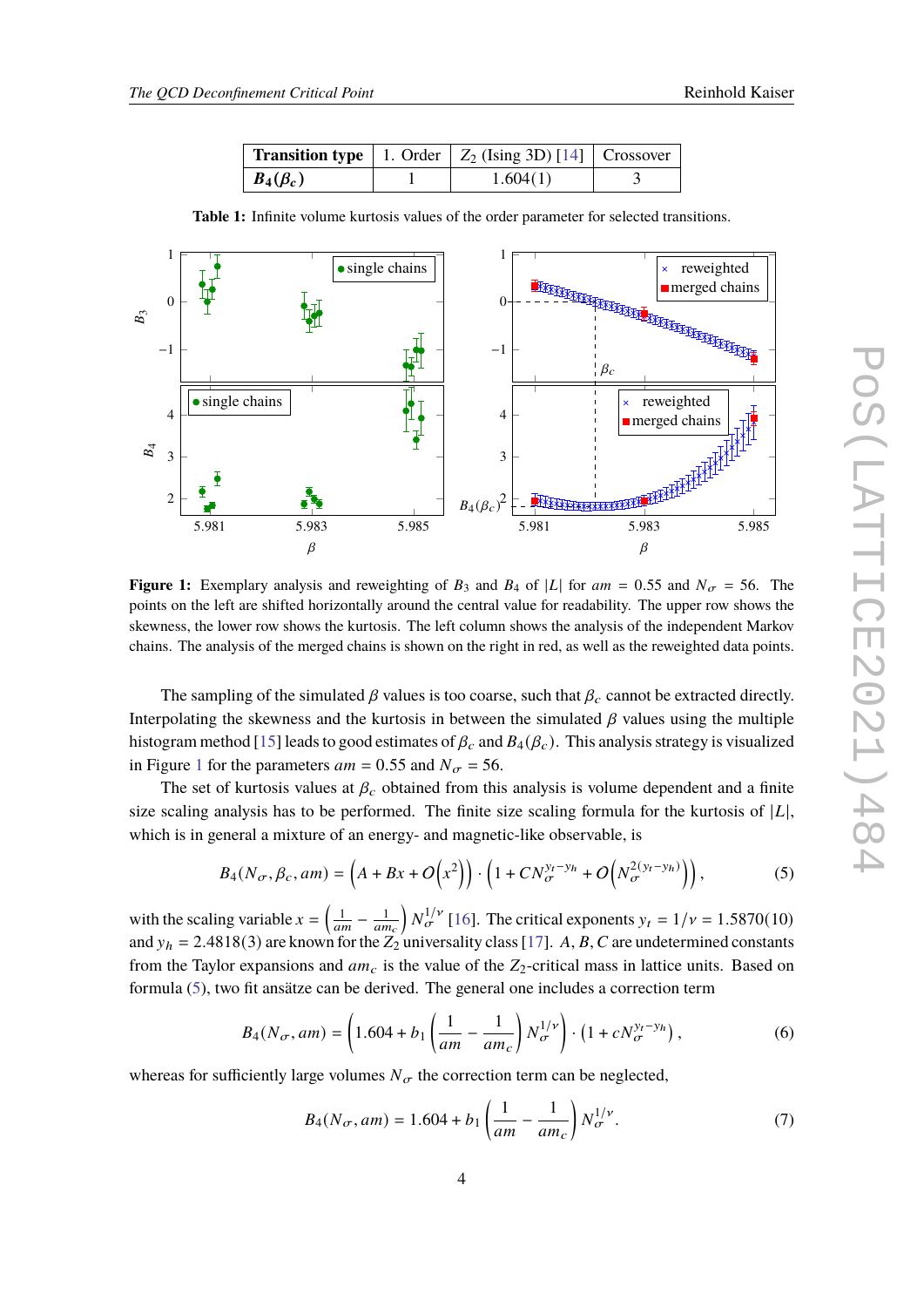<span id="page-4-0"></span>

**Figure 2:** Kurtosis fits without and with correction term. The kurtosis points are shifted horizontally around the central value for readability. (a) shows a linear fit without correction (see formula [\(7\)](#page-3-3)), where all points from  $N_{\sigma}$  = 32 and one point from  $N_{\sigma}$  = 40 are excluded. (b) shows a linear fit with correction (see formula [\(6\)](#page-3-4)), where all points are included. The value of the critical quark mass is indicated by the black line and its error by the gray area.

By fitting to these fit formulas, the critical mass  $am_c$  can be extracted as a fit parameter besides the other fit parameters  $b_1$  and  $c$ .

#### **4. Numerical Results**

Having obtained one kurtosis value at  $\beta_c$  for each simulated combination of  $N_{\sigma}$  and am as described in the previous section, both fit formulas [\(6\)](#page-3-4) and [\(7\)](#page-3-3) are fitted to this set of data. A good fit without correction is obtained by excluding the kurtosis points for the smallest volume  $N_{\sigma} = 32$  and one point from  $N_{\sigma} = 40$ . The result is shown in Figure [2](#page-4-0) (a). By applying the fit with correction, all simulated kurtosis points can be included and a better fit is obtained. The corresponding plot is shown in Figure [2](#page-4-0) (b). The numerical fit results for both fits are shown in Table [2.](#page-5-0)

Comparing the plots of both fits in Figure [2,](#page-4-0) the correction term shifts the pairwise crossing point of the kurtosis lines up. This leads to a better fit, which is expressed in the better  $\chi^2_{\text{ndf}}$  and fit quality parameter  $Q$  in Table [2.](#page-5-0) Especially the kurtosis points for the smallest mass value are hit much better by the fit function with correction. The results for the critical mass  $am_c$  are not compatible with each other, indicating a still large finite size effect, even if the smallest volume is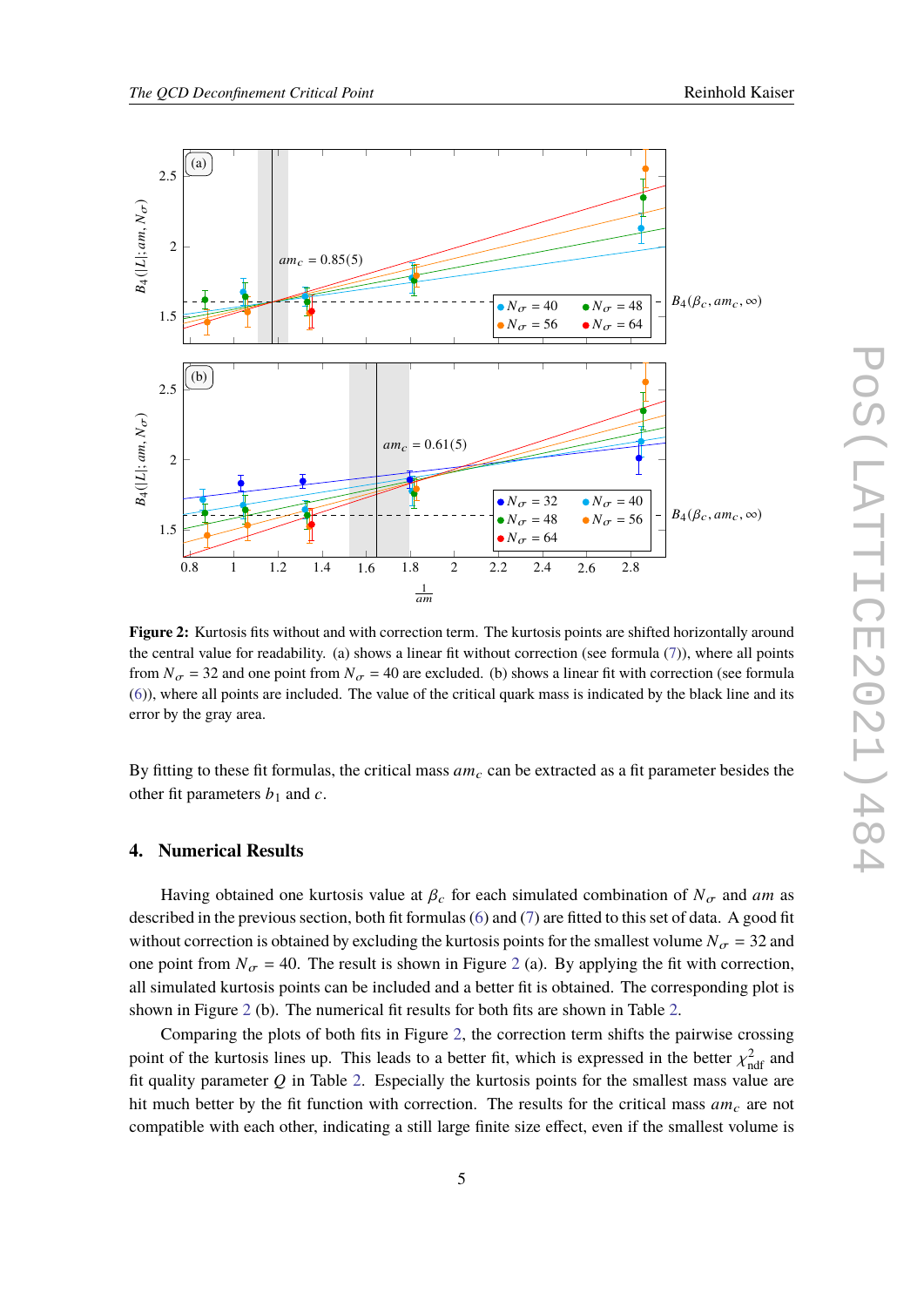<span id="page-5-0"></span>

|                                                                   | $m_c$ |                                | ndf | $\chi$ <sub>ndf</sub> |                       |
|-------------------------------------------------------------------|-------|--------------------------------|-----|-----------------------|-----------------------|
| fit without correction (a) $\vert 0.85(5) \vert 0.00079(9) \vert$ |       |                                |     |                       | $1.13 \mid 32.4\%$    |
| fit with correction (b)                                           |       | $0.61(5)$ 0.00063(7) 3.8(6) 17 |     |                       | $\perp$ 1.03   42.1\% |

<span id="page-5-1"></span>**Table 2:** Fit results for the two fits displayed in Figure [2.](#page-4-0)  $m_c$ ,  $b_1$ ,  $c$  are fit parameters given with their errors in parentheses. ndf is the number of degrees of freedom and  $\chi^2_{\text{ndf}}$  is the  $\chi^2$  per number of degrees of freedom. The quality of the fit is quantified by the  $Q$ -parameter.

| am | $am_\pi$                                                 | $a \{fm\}$ | $m_{\pi}$ {GeV} $T_c$ {MeV} |        |
|----|----------------------------------------------------------|------------|-----------------------------|--------|
|    | $\mid$ 0.55   5.9821   1.72039(7)   0.0888(10)   3.82(4) |            |                             | 278(3) |
|    | $0.75 \mid 6.0129 \mid 1.98121(7) \mid 0.0872(9)$        |            | 4.48(5)                     | 283(3) |

**Table 3:** Results from pion mass measurement and scale setting.

excluded from the fit. This statement is supported by the result of the fits with correction term, which consecutively exclude the smaller volumes. The dependence on the correction term parameter  $c$ persists, as it does not become compatible with zero when only including the largest volumes.

Regarding the considerations from above, the fit with correction term is chosen to be the best fit and the final result for the critical mass of the  $Z_2$  critical point on  $N_{\tau} = 8$  lattices is

<span id="page-5-3"></span>
$$
am_c = 0.61(5). \t\t(8)
$$

The pion masses for the simulated quark masses are calculated at  $\beta_c$  on  $N_{\tau} = 32$  and  $N_s = 16$ lattices. Furthermore, the scale is set using the  $w_0$ -scale [\[18\]](#page-7-7) based on the Wilson flow [\[19\]](#page-7-8). The results are shown in Table [3](#page-5-1) for the two neighboring simulated masses around the critical mass. The pion mass in lattice units, which is larger than 1, contains significant cutoff effects, as the lattice is not able to resolve the pion represented by its Compton wavelength  $1/m_{\pi}$ .

For comparison, the results from Wilson fermions for three different  $N_{\tau} = 6, 8, 10$  are shown in Table [4.](#page-5-2) The determination of the critical pion mass for the critical quark mass value in equation [\(8\)](#page-5-3) for staggered fermions on  $N_{\tau} = 8$  lattices has not yet been performed, as it is to early to use this value for a quantitative continuum extrapolation. However, the measured pion masses in Table [3](#page-5-1) are roughly consistent with the results from Wilson fermions on  $N_{\tau} = 8$  lattices.

<span id="page-5-2"></span> $N_{\tau}$   $m_{\pi}^{Z_2}$  {GeV} 6  $5.01(5)$  $8 \t 4.51(5)$  $10 \mid 4.39(5)$ 

**Table 4:** Values of the critical pseudo scalar meson mass  $m_{\pi}^{Z_2}$  for various  $N_{\tau}$ from Wilson fermions [\[4\]](#page-6-3).

# **5. Conclusions**

This work presents a first step to determine the heavy  $Z_2$ -critical quark mass at zero chemical potential for  $N_f = 2$  flavors with staggered fermions. The analysis of the fits with and without the correction term has shown a significant dependence on the correction term for obtaining good fits. To avoid the use of the correction term, simulations on much larger spatial lattices would be needed. Currently, this is not feasible as the computing time per trajectory would grow as well as the autocorrelation time of the observables due to the critical slowing down. The fact that only one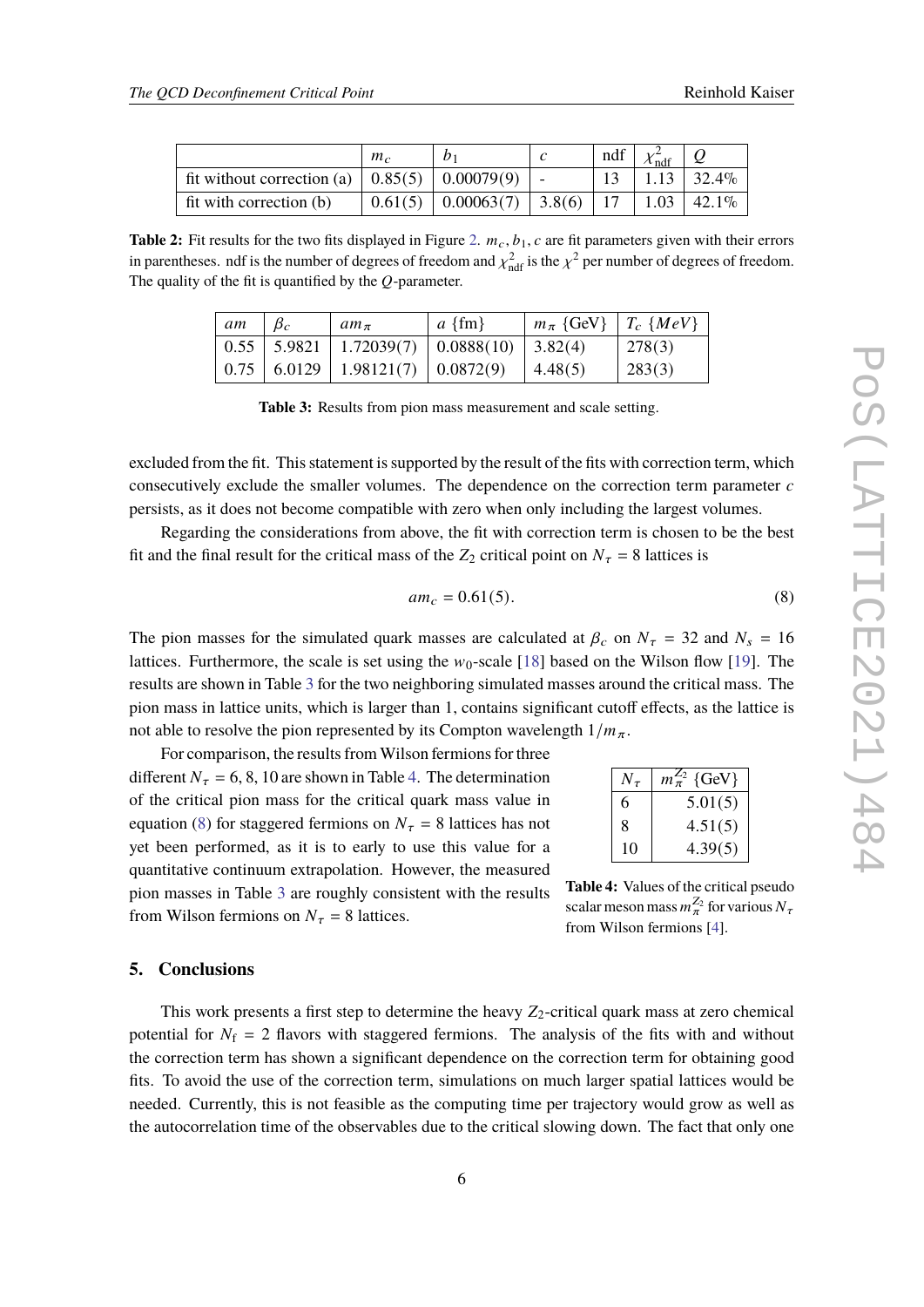$N_{\tau}$  has been fully simulated up to this point does not allow any conclusions about the expected shift of the critical quark mass towards smaller values for increasing  $N_{\tau}$ . The large values of the pion masses in lattice units also imply large discretization effects and the necessity to simulate on finer lattices.

## **Acknowledgments**

The authors acknowledge support by the Deutsche Forschungsgemeinschaft (DFG, German Research Foundation) through the CRC-TR 211 "Strong-interaction matter under extreme conditions" – project number 315477589 – TRR 211 and by the State of Hesse within the Research Cluster ELEMENTS (Project ID 500/10.006). We thank the Helmholtz Graduate School for Hadron and Ion Research (HGS-HIRe) for its support as well as the staff of L-CSC at GSI Helmholtzzentrum für Schwerionenforschung for computer time and support.

#### **References**

- <span id="page-6-0"></span>[1] Y. Aoki, G. Endrődi, Z. Fodor, S.D. Katz and K.K. Szabó, *The order of the quantum chromodynamics transition predicted by the standard model of particle physics*, *[Nature](https://doi.org/10.1038/nature05120)* **443** [\(2006\) 675–678.](https://doi.org/10.1038/nature05120)
- <span id="page-6-1"></span>[2] F. Cuteri, O. Philipsen and A. Sciarra, *On the order of the QCD chiral phase transition for different numbers of quark flavours*, 2021.
- <span id="page-6-2"></span>[3] G. Boyd, J. Engels, F. Karsch, E. Laermann, C. Legeland, M. Lütgemeier et al., *Thermodynamics of SU(3) lattice gauge theory*, *[Nuclear Physics B](https://doi.org/10.1016/0550-3213(96)00170-8)* **469** (1996) 419–444.
- <span id="page-6-3"></span>[4] F. Cuteri, O. Philipsen, A. Schön and A. Sciarra, *Deconfinement critical point of lattice QCD with*  $N_f = 2$  *Wilson fermions, Phys. Rev. D* 103 [\(2021\) 014513.](https://doi.org/10.1103/PhysRevD.103.014513)
- <span id="page-6-4"></span>[5] M. Fromm, J. Langelage, S. Lottini and O. Philipsen, *The QCD deconfinement transition for heavy quarks and all baryon chemical potentials*, *[Journal of High Energy Physics](https://doi.org/10.1007/jhep01(2012)042)* **2012**  $(2012)$ .
- [6] H. Saito, S. Ejiri, S. Aoki, K. Kanaya, Y. Nakagawa, H. Ohno et al., *Histograms in heavy-quark QCD at finite temperature and density*, *[Physical Review D](https://doi.org/10.1103/physrevd.89.034507)* **89** (2014) .
- <span id="page-6-5"></span>[7] G. Aarts, F. Attanasio, B. Jäger and D. Sexty, *The QCD phase diagram in the limit of heavy quarks using complex Langevin dynamics*, *[Journal of High Energy Physics](https://doi.org/10.1007/jhep09(2016)087)* **2016** (2016) .
- <span id="page-6-6"></span>[8] C.S. Fischer, J. Luecker and J.M. Pawlowski, *Phase structure of QCD for heavy quarks*, *[Physical Review D](https://doi.org/10.1103/physrevd.91.014024)* **91** (2015) .
- <span id="page-6-7"></span>[9] P.M. Lo, B. Friman and K. Redlich, *Polyakov loop fluctuations and deconfinement in the limit of heavy quarks*, *[Physical Review D](https://doi.org/10.1103/physrevd.90.074035)* **90** (2014) .
- <span id="page-6-8"></span>[10] M. Shirogane, S. Ejiri, R. Iwami, K. Kanaya and M. Kitazawa, *Latent heat at the first order phase transition point of SU(3) gauge theory*, *[Physical Review D](https://doi.org/10.1103/physrevd.94.014506)* **94** (2016) .